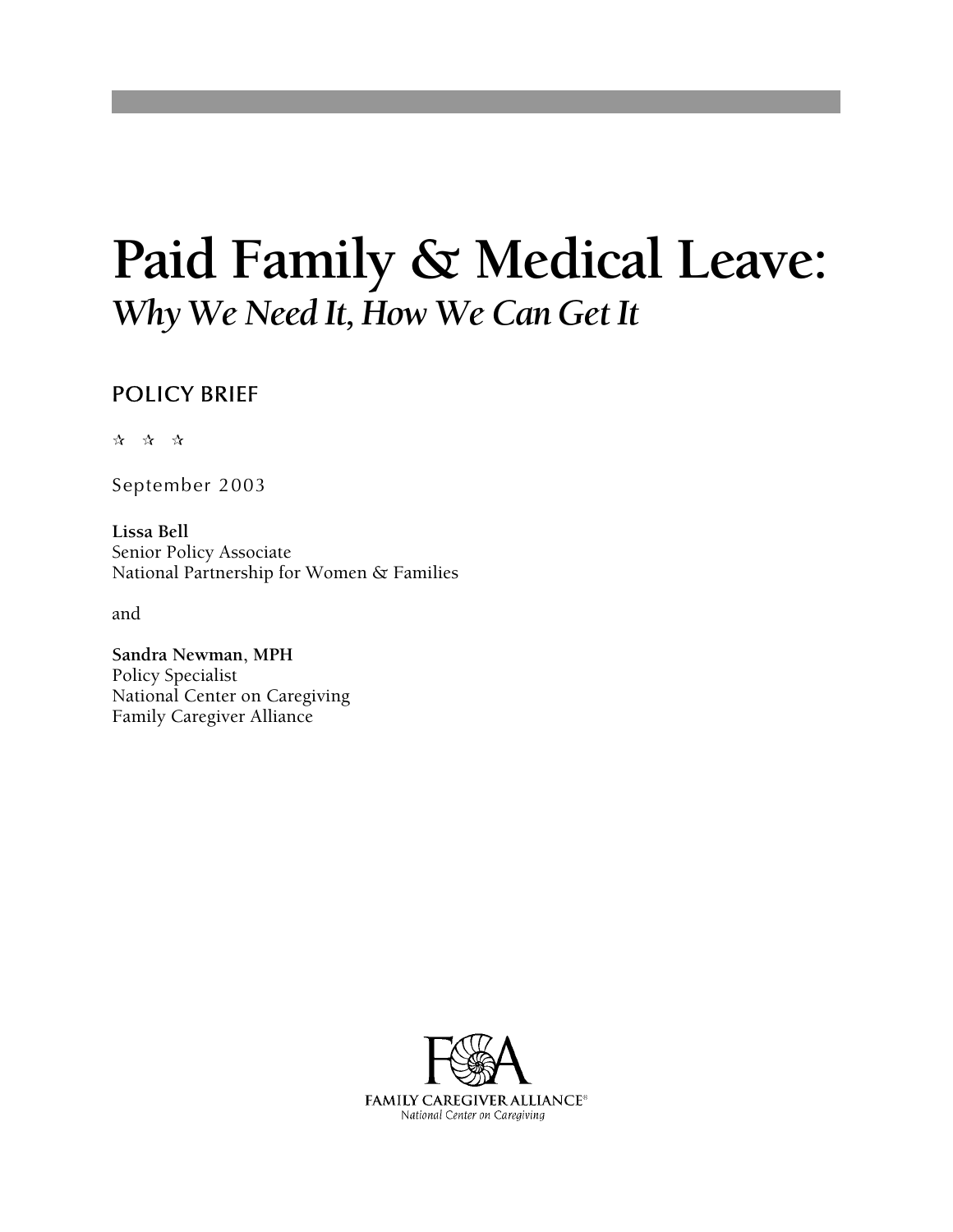

#### ACKNOWLEDGEMENTS

This Policy Brief was reviewed by Donna R. Lenhoff, J.D., Executive Director, National Citizens' Coalition for Nursing Home Reform.

Funded by the Archstone Foundation.

The opinions expressed in this policy brief are those of the authors and do not necessarily reflect the views of the Archstone Foundation.

#### ABOUT FCA

Founded in 1977, Family Caregiver Alliance serves as a public voice for caregivers, illuminating the daily challenges they face, offering them the assistance they so desperately need and deserve, and championing their cause through education, services, research and advocacy.

Long recognized as a pioneer among caregiver organizations, FCA operates programs at local, state and national levels. FCA is the lead agency and model for California's statewide system of Caregiver Resource Centers. In 2001, FCA established the National Center on Caregiving to advance the development of highquality, cost-effective policies and programs for caregivers in every state in the country.

> National Center on Caregiving Family Caregiver Alliance 690 Market Street, Suite 600 San Francisco, CA 94104 (800) 445-8106 *www.caregiver.org*

©2003 Family Caregiver Alliance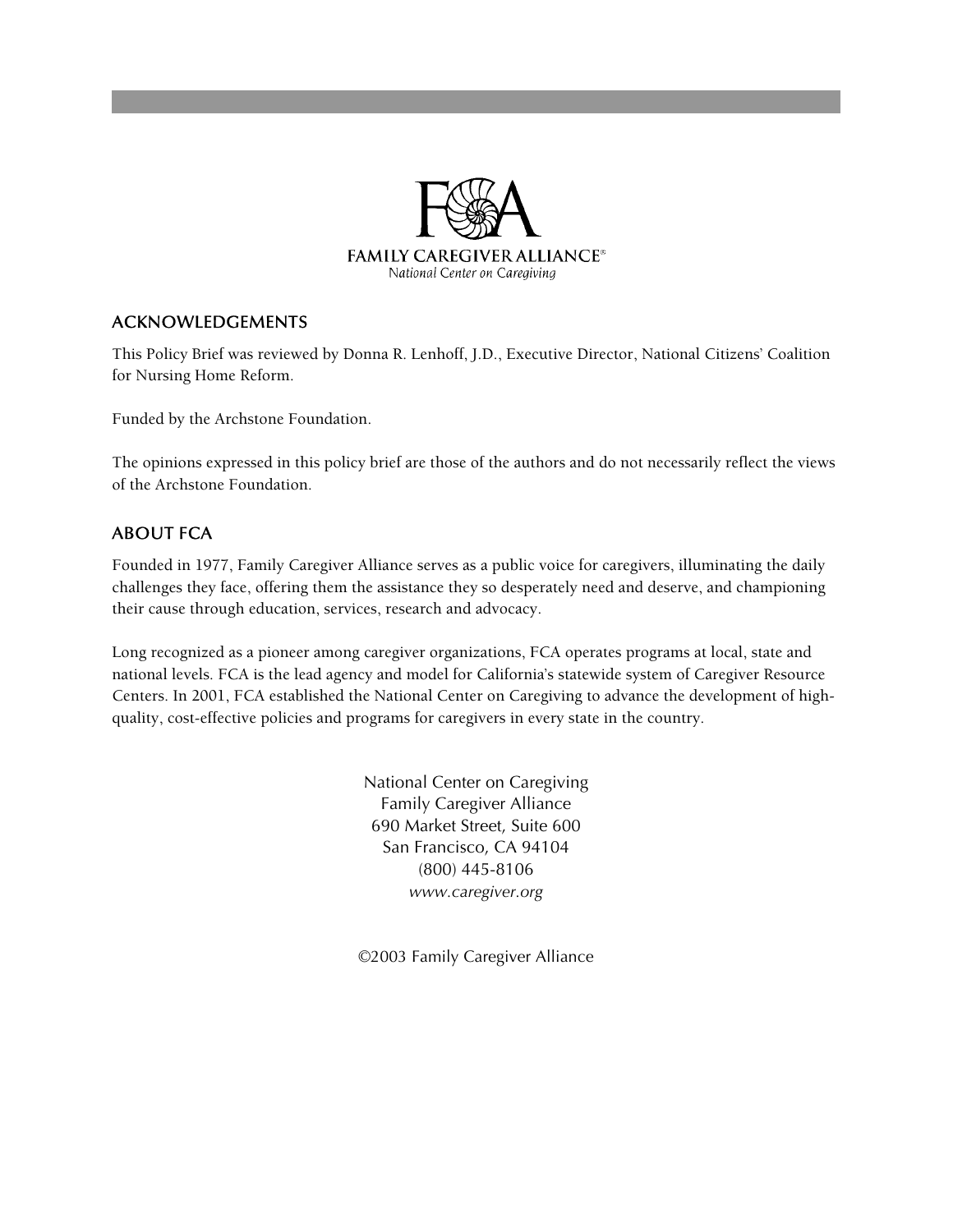#### POLICY BRIEF

## **Paid Family & Medical Leave:** *Why We Need It, How We Can Get It*

Lissa Bell and Sandra Newman

*"More than three in four employees need, but don't take, family and medical leave because they can't afford to miss a paycheck."* 

 $\overline{a}$ 

Millions of Americans each year face a serious illness and rely heavily on family caregivers to help them recover from or manage this illness (Family Caregiver Alliance, 2002). More than half of these caregivers have full-time jobs (National Alliance for Caregiving and AARP, 1997). Too many families, however, must determine how to stay afloat financially while also ensuring that a seriously ill family member gets the care he or she desperately needs. While the state and federal governments have made some headway in implementing regulations supporting a family-friendly workplace, more can and should be done.

The Family and Medical Leave Act (FMLA) is the first national policy designed to help working caregivers meet both their work and family responsibilities. Thanks to the FMLA, many employees can

take up to 12 weeks of *unpaid* leave to care for a new baby or a seriously ill family member or to recover from a serious illness without losing their job or their health insurance. In fact, more than 35 million Americans have taken leave under this law since it was passed in 1993 (U.S. Department of Labor, 2000).

INTRODUCTION The benefits afforded under the FMLA are limited, however. For example, the FMLA doesn't cover all workers, only companies with 50 or more employees, and the leave is unpaid, forcing many people to make difficult decisions about how to simultaneously meet the caregiving needs of an ailing loved one and pay the family's bills. The national economic cost of family caregiving is estimated at \$257 billion a year (Arno, 2002), much of which working caregivers and their families must shoulder during unpaid family leave (National Family Caregivers Association, 2000).[1](#page-2-0) Over the course of a lifetime, caregivers sacrifice an average \$566,000 in wages. Further,

> more than three in four employees need, but don't take, family and medical leave because they can't afford to miss a paycheck (National Center for Women and Aging & the National Alliance for Caregiving, 1999).

Kathleen Duffus is one such employee. The Boston resident had worked at a financial services company for eight years when her father was diagnosed with Alzheimer's disease at the age of 56. For the next eight years, Kathleen was one of

<span id="page-2-0"></span><sup>&</sup>lt;sup>1</sup> Forty-three percent of caregiver respondents, as contrasted with 35 percent of all respondents, have an income of less than \$30,000, according to a survey conducted for the National Family Caregivers Association, 2000.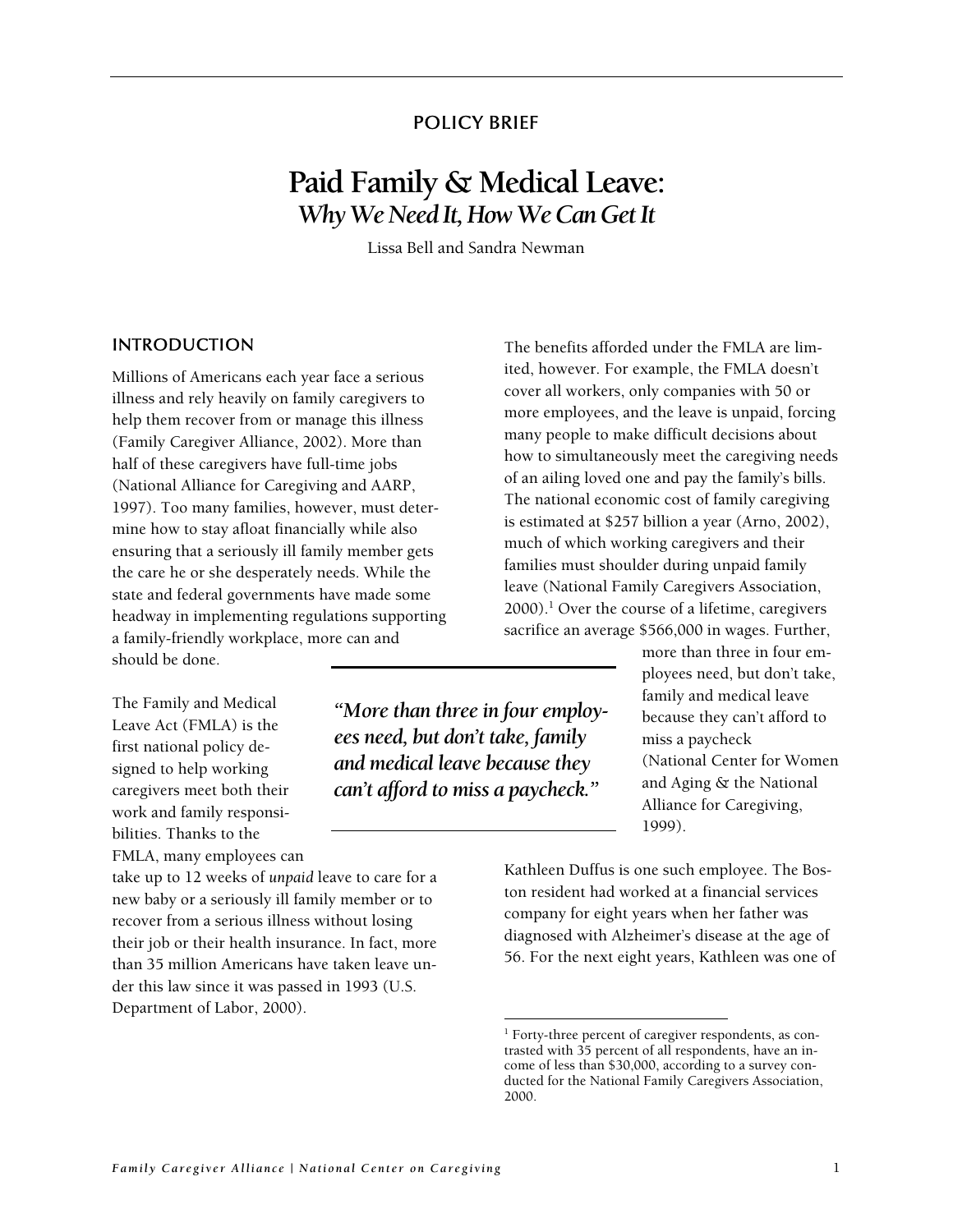her dad's main caregivers, even though he lived an hour and a half away.

A single woman, she could not afford to take the unpaid FMLA leave offered by her company. So for those eight years, she could use only her annual three weeks of vacation time to care for her father.

"During the time when my dad was sick, I had a lot of responsibilities and demands put upon me from both family and work," she said. "Paid family and medical leave would have allowed me to plan better for things, and it also would have given me more time with my dad. Paid family and medical leave helps out the caregiver, which in turn helps out the businesses, as the person can be more productive when he or she is at work."

While not universally supported by the business community, some businesses do see the benefits of providing paid family leave. For example, Rishi Agarwal, the Chief Executive of Alyside Solutions, said employees' productivity suffers when they're not happy: "If your spouse or your child or your parent had a serious illness, how much attention would you focus on writing Java code?"

#### THE FAMILY-FRIENDLY WORKPLACE: PAID FAMILY LEAVE LAWS IN THE **STATES**

While only one state, California, has an explicit paid family leave law, other states have enacted provisions that provide at least some assistance to working caregivers. Although currently not available to many working men and women, the move towards workplace flexibility has manifested in a variety of ways. Despite different structures, many states have at least one program which allows certain types of leave

while offering the employee some wage replacement. To summarize:

- Five states and Puerto Rico have stateadministered Temporary Disability Insurance (TDI) programs or require employers to offer TDI (California, New York, New Jersey, Rhode Island, Hawaii). TDI provides partial wage replacement to employees who are temporarily disabled for medical reasons. (State-administered TDI benefits are generally funded through some combination of an employee/employer shared payroll tax.)
- California has a paid family leave insurance program. Through it, most employees can receive 55-60% of wages for up 6 weeks of leave per year to care for a seriously ill family member or a new baby.
- At least 40 states have laws or regulations allowing public employees to use sick leave to care for certain sick family members. These states include, but are not limited to: Arizona, California, Colorado, Florida, Idaho, Indiana, Iowa, Kansas, Kentucky, Maryland, Minnesota, Montana, Nebraska, Nevada, New Hampshire, North Carolina, North Dakota, Oklahoma, South Carolina, South Dakota, Tennessee , Texas, Utah, Washington.
- At least three states require private employers to allow employees to use sick leave to care for certain sick family members (California, Minnesota, Washington).

These laws—California's in particular—provide models to make family and medical leave more accessible and affordable.

Building on these models, state policymakers, researchers, and advocates for caregivers, seniors, women and working families are mobilizing behind a range of innovative legislation.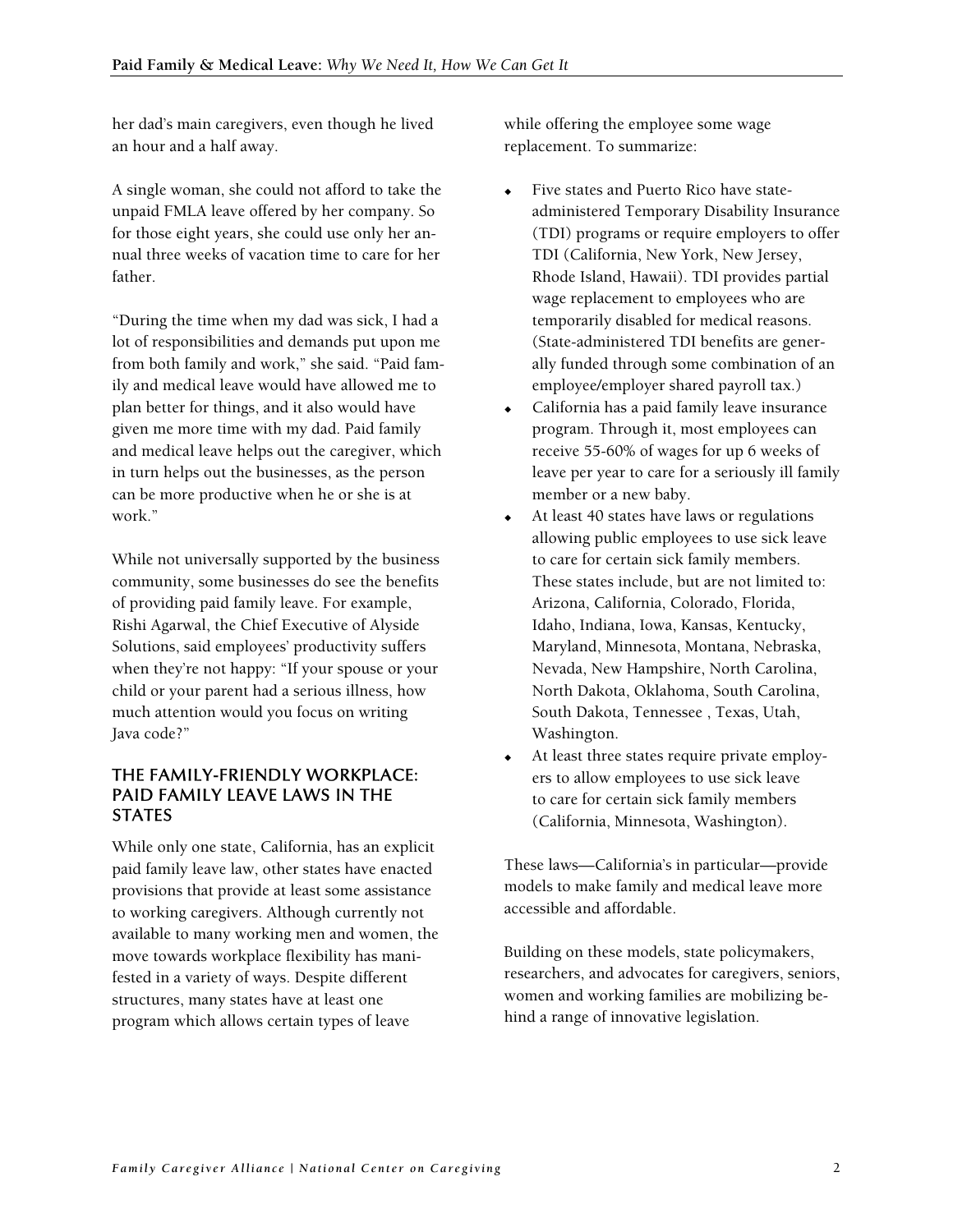In 2001-2002, bills before state lawmakers addressing the particular needs of caregivers and their families included proposals to:

- Extend temporary disability insurance systems, where they exist, to cover some or all types of family and medical leave (New Jersey, California, New York).
- Establish a new temporary disability family leave insurance fund out of which family leave benefits are financed (Hawaii, Massachusetts, New Hampshire, Washington).
- Allot general fund money (money from the state's budget) to provide income during family and medical leave (Illinois, Massachusetts, Minnesota, Vermont). Illinois and Minnesota's proposals require matching funds from employers.
- Establish tax credits for employers who provide

 $\overline{a}$ 

paid leave (Colorado, Hawaii, Massachusetts, Missouri).

- Allow employees with sick leave to use this leave to care for sick family members (Connecticut, Hawaii, Arizona, Illinois).
- Allow employees to contribute accrued sick or annual leave to coworkers taking family and medical leave (Oklahoma).

#### SIGNIFICANT DEVELOPMENTS AND ADVANCES IN THE 2001 AND 2002 STATELEGISLATIVE SESSIONS $^{\rm 2}$

The move towards state paid leave laws has made progress in the last two years. The most significant advance was the paid family leave legislation signed into law in California in late 2002. This

*"The most significant advance was the paid family leave legislation signed into law in California in late 2002. This law creates the first comprehensive paid family and medical leave insurance program in the nation."* 

law creates the first comprehensive paid family and medical leave insurance program in the nation. Beginning in June 2004, almost all California employees—over 13 million—will be able to take up to six weeks of paid family leave, receiving 55-60% of their salary up to a cap of \$728 per week through a state-administered insurance program. The program is funded by the employees themselves, at an estimated co st of \$27 per worker per year. This insurance program is an expansion of the state's temporary disability insurance program, which provides

> partial wage replacement to employees who must take leave due to serious illness. Nearly ten percent of the nation's workforce will now have paid family and medical leave under these combined systems.

Other states have made significant progress as well. Of particular interest for caregivers and their families is

legislation passed in Washington State and Oklahoma. In Washington, the Family Care Act allows employees to use their existing leave to care for a child, spouse, parent or grandparent. In Oklahoma, a new law permits state employees to use their sick leave to care for family members. It also establishes a leave-sharing program in which state employees can donate their annual or sick leave to a fellow state employee in need of family and medical leave.

#### SIGNIFICANT DEVELOPMENTS AND ADVANCES IN THE 2003 – 2004 STATE LEGISLATIVE SESSIONS

The 2003-2004 state legislative session has also seen some progress. At the federal level, the Family and Medical Leave Expansion Act (S. 304) would provide grants to states that assist families by providing wage replacement to care for a loved one with a chronic disease or disability.

<span id="page-4-0"></span><sup>&</sup>lt;sup>2</sup> For a detailed, state-by-state description of paid family and medical leave initiatives, see the National Partnership for Women & Families, *State Round-Up of Paid Family and Medical Leave Initiatives,* Washington, DC, 2000, *[www.nationalpartnership.org](http://www.nationalpartnership.org/).*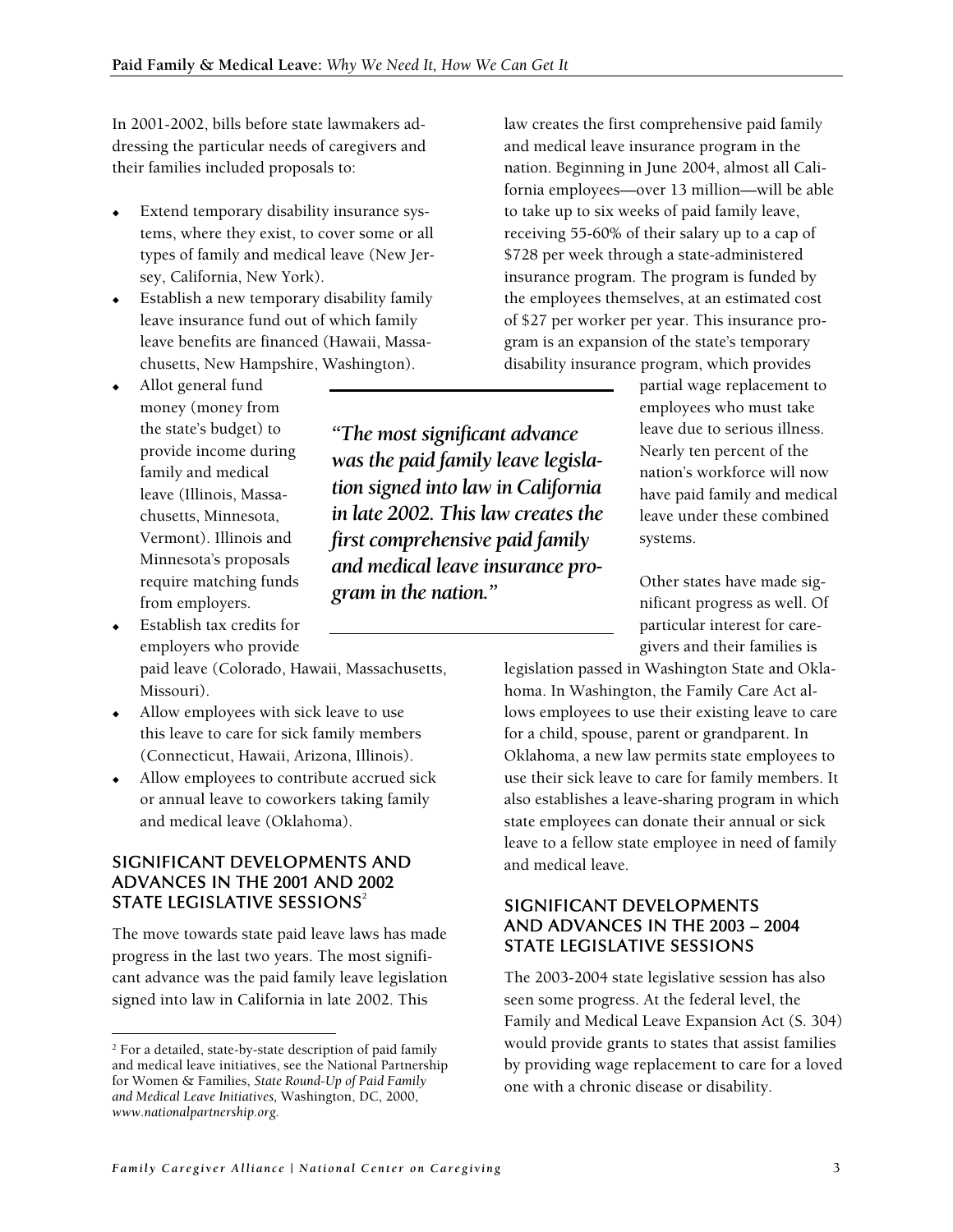State legislatures have taken some action as well. For example, Hawaii enacted provisions (H.B. 389) in May 2003 that would require an employer who provides sick leave to allow their employees to use up to 10 days of sick leave for family leave purposes. Bills in Arizona (S.B. 1334), Massachusetts (H. 2383) and Missouri (S.B. 44) would provide up to six weeks of paid family leave, similar to the California initiative. New Jersey's legislation (A. 224) would provide up to 12 weeks of paid leave.

#### FAMILY AND MEDICAL LEAVE: IMPROVING THE BOTTOM LINE FOR EMPLOYERS

Paid family and medical leave laws aren't just appealing to employees. Employers can benefit in several ways. For example, surveys show that 94 percent of leave-takers who receive full pay during their leave return to their same employer. In contrast, 76 percent of employees who are not paid return to the same job. Better employee retention means lower hiring and training costs. In fact, California's new legislation is projected to save employers up to \$89 million a year in turnover costs alone (Dube & Kaplan, 2002).

While some members of the business community were skeptical about the burden of FMLA before its passage, its merits have become clear. More than four in five employers report that the benefits of providing leave offset or outweigh the costs (Families and Work Institute, 1998). And nine in ten say the FMLA has had either a neutral or a positive effect on their organization's profitability and growth.

The culture of the American workplace needs to catch up to our nation's changing demographics, and as it does, both employees and employers will benefit. "When employees can take family and medical leave they need, employers get a workforce that is more focused at work, more stable and most importantly, more productive," said Melanie McEvoy, a small business owner and legislative committee chair of the National

Association of Women Business Owners (NAWBO) New York City. "Family leave benefits, in other words, are good for the bottom line" (McEvoy, 2002).

#### POLICY RECOMMENDATIONS

While there has been some activity at the state level to improve workplace policies for working caregivers, more needs to be done. Considering the success of the FMLA, the federal government should take several steps to make this a more viable option for families who cannot afford to take the leave as it currently stands.

Enacting a federal paid family leave bill is likely not a politically viable option at this time (2003) for several reasons. Currently, state legislatures are confounded by significant and growing budget shortfalls. And many businesses are struggling to stay afloat. Although analyses indicate that the California law has had little revenue impact on businesses, and indeed may actually improve recruitment and retention, the climate simply does not support a broad federal initiative. Incremental steps can and should be taken, however. For example:

- Enacting the Family and Medical Leave Expansion Act (S. 304) would provide incentives to states to implement paid family leave policies.
- Requiring the Office of Personnel Management (OPM)—the government office that oversees labor policies and standards for federal employees—to allow federal agencies the option to provide paid family leave to their employees. In a 1997 report to Congress regarding the use of sick leave for "family care" reasons, OPM notes that, "the Federal Government recognizes the importance of family responsibilities and is committed to assisting Federal employees in balancing their work and family responsibilities" (Office of Personnel Management, 1997). Allowing paid family leave simply builds on this principle.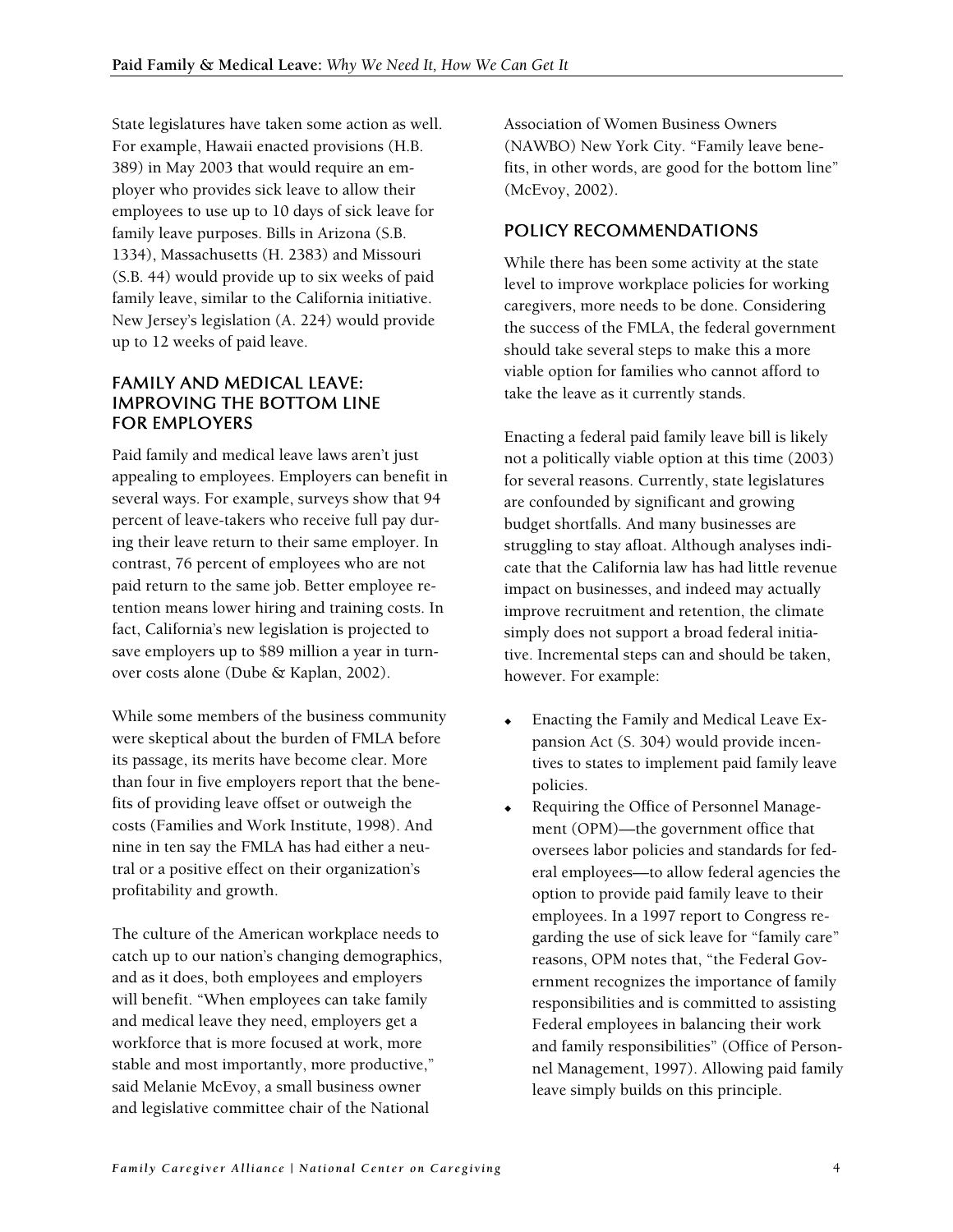- Creating a tax credit for companies which voluntarily provide some measure of paid family leave, or create significantly more flexibility in the workplace for employee caregivers.
- Commissioning a Department of Labor report on the cost implications of various workplace-friendly programs, including California's paid family leave bill.

#### **CONCLUSION**

The aging of our nation's population has been widely documented. What remains to be seen, however, is how American families will deal with the growing burden of juggling work and family needs. This will become even more challenging as our health and long-term care systems struggle to meet the needs of the Baby Boomers. Managed care has shortened hospital stays, meaning that more and more families spend a greater amount

of time providing intensive, ongoing care to a loved one. Meanwhile, the pool of family caregivers will dwindle: in 1990, there were 11 potential caregivers for each person needing care. By 2050, that ratio will drop to four to one (Institute for Health and Aging as cited in National Family Caregivers Association, 2003).

Policies like paid family and medical leave can help bridge this widening gap by ensuring that family caregivers don't need to sacrifice either the care or the financial security their loved ones need.

States such as California have shown that family and medical paid leave insurance programs can be inexpensive, good for employers, and most important of all, supportive of families.

#### REFERENCES

Arno, P.S. (2002, February 24). *The Economic Value of Informal Caregiving, U.S. 2000.* Updated figures presented at the American Association for Geriatric Psychiatry meeting, Orlando, FL.

*CBS Market Watch*, August 11, 2002.

Dube, A., & Kaplan, E. (2002, June). *Paid Family Leave in California: An Analysis of Costs and Benefits*. Berkeley, CA. *www.nationalpartnership.org*

Family Caregiver Alliance (2002, September). *Fact Sheet: Work and Eldercare*. San Francisco, CA: Family Caregiver Alliance. *www.caregiver.org*

Families and Work Institute (1998). *The 1998 Business Work-Life Study*. New York, NY: Families and Work Institute. *www.familiesandwork.org*

*The Family and Medical Leave Act, Senate Committee hearing (March 7, 2003). New York, New York* (testimony of Melanie McEvoy, National Association of Women Business Owners.

National Alliance for Caregiving and AARP (1997). *Family Caregiving in the U.S.: Findings from a National Survey.* Washington, DC: author.